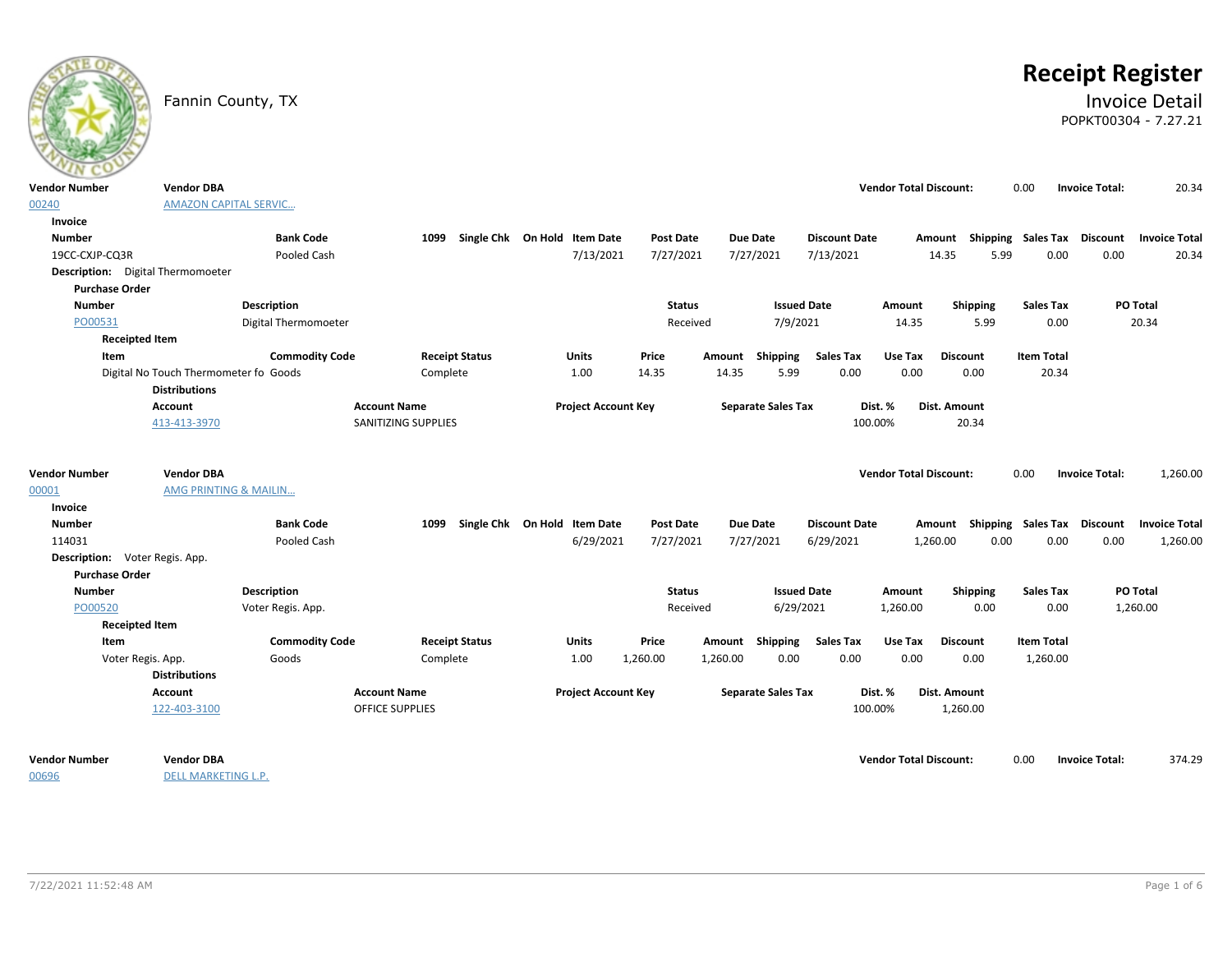| Invoice                   |                                                       |                       |                            |                              |                            |                  |        |                           |                      |                               |                           |                           |                       |                      |
|---------------------------|-------------------------------------------------------|-----------------------|----------------------------|------------------------------|----------------------------|------------------|--------|---------------------------|----------------------|-------------------------------|---------------------------|---------------------------|-----------------------|----------------------|
| <b>Number</b>             |                                                       | <b>Bank Code</b>      | 1099                       | Single Chk On Hold Item Date |                            | Post Date        |        | <b>Due Date</b>           | <b>Discount Date</b> |                               | Amount                    | <b>Shipping Sales Tax</b> | Discount              | <b>Invoice Total</b> |
| 10503702776               |                                                       | Pooled Cash           |                            |                              | 7/15/2021                  | 7/27/2021        |        | 7/27/2021                 | 7/15/2021            |                               | 374.29<br>0.00            | 0.00                      | 0.00                  | 374.29               |
| <b>Description:</b> Toner |                                                       |                       |                            |                              |                            |                  |        |                           |                      |                               |                           |                           |                       |                      |
| <b>Purchase Order</b>     |                                                       |                       |                            |                              |                            |                  |        |                           |                      |                               |                           |                           |                       |                      |
| <b>Number</b>             |                                                       | Description           |                            |                              |                            | <b>Status</b>    |        | <b>Issued Date</b>        |                      | Amount                        | <b>Shipping</b>           | <b>Sales Tax</b>          |                       | PO Total             |
| PO00532                   |                                                       | Toner                 |                            |                              |                            | Received         |        | 7/12/2021                 |                      | 374.29                        | 0.00                      | 0.00                      |                       | 374.29               |
| <b>Receipted Item</b>     |                                                       |                       |                            |                              |                            |                  |        |                           |                      |                               |                           |                           |                       |                      |
| Item                      |                                                       | <b>Commodity Code</b> |                            | <b>Receipt Status</b>        | Units                      | Price            | Amount | Shipping                  | <b>Sales Tax</b>     | Use Tax                       | <b>Discount</b>           | <b>Item Total</b>         |                       |                      |
|                           | DELL S5830dn Toner Part 8XTXR<br><b>Distributions</b> | Goods                 | Complete                   |                              | 1.00                       | 374.29           | 374.29 | 0.00                      | 0.00                 | 0.00                          | 0.00                      | 374.29                    |                       |                      |
|                           | <b>Account</b>                                        |                       | <b>Account Name</b>        |                              | <b>Project Account Key</b> |                  |        | <b>Separate Sales Tax</b> |                      | Dist. %                       | Dist. Amount              |                           |                       |                      |
|                           | 100-450-3100                                          |                       | <b>OFFICE SUPPLIES</b>     |                              |                            |                  |        |                           | 100.00%              |                               | 374.29                    |                           |                       |                      |
| <b>Vendor Number</b>      | <b>Vendor DBA</b>                                     |                       |                            |                              |                            |                  |        |                           |                      | <b>Vendor Total Discount:</b> |                           | 0.00                      | <b>Invoice Total:</b> | 95.27                |
| 00378                     | <b>JPMORGAN CHASE BANK</b>                            |                       |                            |                              |                            |                  |        |                           |                      |                               |                           |                           |                       |                      |
| Invoice                   |                                                       |                       |                            |                              |                            |                  |        |                           |                      |                               |                           |                           |                       |                      |
| <b>Number</b>             |                                                       | <b>Bank Code</b>      | 1099                       | Single Chk On Hold Item Date |                            | <b>Post Date</b> |        | <b>Due Date</b>           | <b>Discount Date</b> |                               | Amount Shipping Sales Tax |                           | Discount              | <b>Invoice Total</b> |
| INV0002513                |                                                       | Pooled Cash           |                            |                              | 7/5/2021                   | 7/27/2021        |        | 7/27/2021                 | 7/5/2021             |                               | 80.08<br>15.19            | 0.00                      | 0.00                  | 95.27                |
| Description: Pct 3 Parts  |                                                       |                       |                            |                              |                            |                  |        |                           |                      |                               |                           |                           |                       |                      |
| <b>Purchase Order</b>     |                                                       |                       |                            |                              |                            |                  |        |                           |                      |                               |                           |                           |                       |                      |
| <b>Number</b>             |                                                       | Description           |                            |                              |                            | <b>Status</b>    |        | <b>Issued Date</b>        |                      | Amount                        | <b>Shipping</b>           | <b>Sales Tax</b>          |                       | PO Total             |
| PO00504                   |                                                       | Pct 3 Parts           |                            |                              |                            | Received         |        | 6/14/2021                 |                      | 80.08                         | 15.19                     | 0.00                      |                       | 95.27                |
| <b>Receipted Item</b>     |                                                       |                       |                            |                              |                            |                  |        |                           |                      |                               |                           |                           |                       |                      |
| Item                      |                                                       | <b>Commodity Code</b> |                            | <b>Receipt Status</b>        | <b>Units</b>               | Price            | Amount | Shipping                  | <b>Sales Tax</b>     | Use Tax                       | <b>Discount</b>           | <b>Item Total</b>         |                       |                      |
|                           | 1/2" Quick Exhaust Valve                              | Goods                 | Complete                   |                              | 2.00                       | 40.04            | 80.08  | 15.19                     | 0.00                 | 0.00                          | 0.00                      | 95.27                     |                       |                      |
|                           | <b>Distributions</b>                                  |                       |                            |                              |                            |                  |        |                           |                      |                               |                           |                           |                       |                      |
|                           | <b>Account</b>                                        |                       | <b>Account Name</b>        |                              | <b>Project Account Key</b> |                  |        | <b>Separate Sales Tax</b> |                      | Dist. %                       | Dist. Amount              |                           |                       |                      |
|                           | 230-623-3430                                          |                       | R&B MAT. HARDWARE & LUMBER |                              |                            |                  |        |                           | 100.00%              |                               | 95.27                     |                           |                       |                      |
| <b>Vendor Number</b>      | <b>Vendor DBA</b>                                     |                       |                            |                              |                            |                  |        |                           |                      | <b>Vendor Total Discount:</b> |                           | 0.00                      | <b>Invoice Total:</b> | 810.00               |
| 00542                     | <b>LUMIQUICK DIAGNOSTICS,</b>                         |                       |                            |                              |                            |                  |        |                           |                      |                               |                           |                           |                       |                      |
| Invoice                   |                                                       |                       |                            |                              |                            |                  |        |                           |                      |                               |                           |                           |                       |                      |
| <b>Number</b>             |                                                       | <b>Bank Code</b>      | 1099                       | Single Chk On Hold Item Date |                            | Post Date        |        | <b>Due Date</b>           | <b>Discount Date</b> |                               | Amount Shipping Sales Tax |                           | Discount              | <b>Invoice Total</b> |
| 91806                     |                                                       | Pooled Cash           |                            |                              | 7/7/2021                   | 7/27/2021        |        | 7/27/2021                 | 7/7/2021             |                               | 750.00<br>60.00           | 0.00                      | 0.00                  | 810.00               |
| Description: Drug Tests   |                                                       |                       |                            |                              |                            |                  |        |                           |                      |                               |                           |                           |                       |                      |
| <b>Purchase Order</b>     |                                                       |                       |                            |                              |                            |                  |        |                           |                      |                               |                           |                           |                       |                      |
| <b>Number</b>             |                                                       | Description           |                            |                              |                            | <b>Status</b>    |        | <b>Issued Date</b>        |                      | Amount                        | <b>Shipping</b>           | <b>Sales Tax</b>          |                       | PO Total             |
| PO00494                   |                                                       | <b>Drug Tests</b>     |                            |                              |                            | Received         |        | 6/10/2021                 |                      | 750.00                        | 60.00                     | 0.00                      |                       | 810.00               |
| <b>Receipted Item</b>     |                                                       |                       |                            |                              |                            |                  |        |                           |                      |                               |                           |                           |                       |                      |
| Item                      |                                                       | <b>Commodity Code</b> |                            | <b>Receipt Status</b>        | Units                      | Price            | Amount | <b>Shipping</b>           | <b>Sales Tax</b>     | Use Tax                       | <b>Discount</b>           | <b>Item Total</b>         |                       |                      |
|                           | Saliva Drug Tests                                     | Goods                 | Complete                   |                              | 200.00                     | 3.75             | 750.00 | 60.00                     | 0.00                 | 0.00                          | 0.00                      | 810.00                    |                       |                      |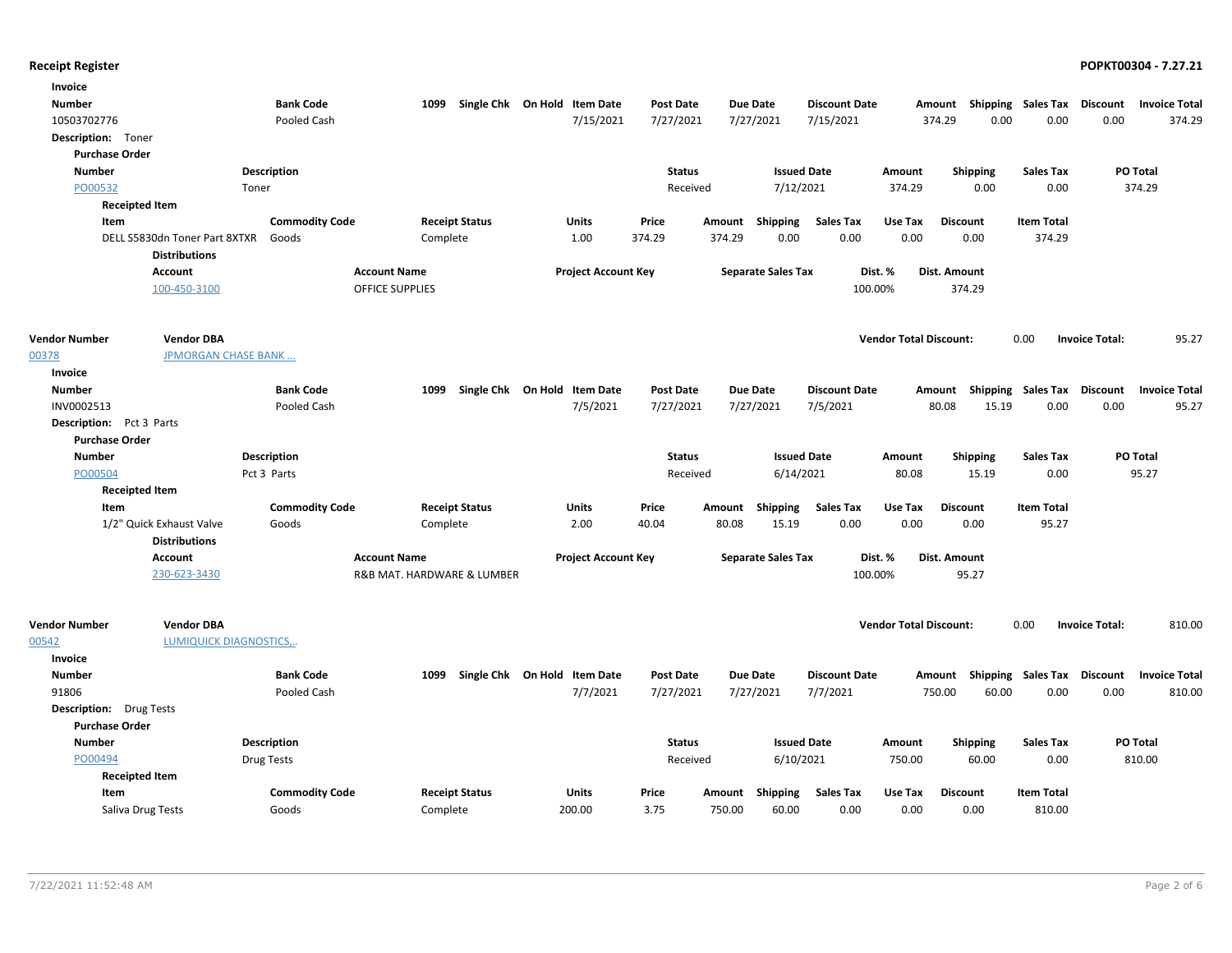|                              | <b>Distributions</b>                             |                        |                              |                       |                              |                  |        |                           |                      |                               |                 |                                    |                                 |
|------------------------------|--------------------------------------------------|------------------------|------------------------------|-----------------------|------------------------------|------------------|--------|---------------------------|----------------------|-------------------------------|-----------------|------------------------------------|---------------------------------|
|                              | <b>Account</b>                                   |                        | <b>Account Name</b>          |                       | <b>Project Account Key</b>   |                  |        | <b>Separate Sales Tax</b> |                      | Dist. %                       | Dist. Amount    |                                    |                                 |
|                              | 100-573-3130                                     |                        | <b>DRUG TESTING SUPPLIES</b> |                       |                              |                  |        |                           |                      | 100.00%                       | 810.00          |                                    |                                 |
|                              |                                                  |                        |                              |                       |                              |                  |        |                           |                      |                               |                 |                                    |                                 |
| <b>Vendor Number</b>         | <b>Vendor DBA</b>                                |                        |                              |                       |                              |                  |        |                           |                      | <b>Vendor Total Discount:</b> |                 | 0.00                               | <b>Invoice Total:</b><br>307.06 |
| 00216                        | <b>OFFICE DEPOT</b>                              |                        |                              |                       |                              |                  |        |                           |                      |                               |                 |                                    |                                 |
| Invoice                      |                                                  |                        |                              |                       |                              |                  |        |                           |                      |                               |                 |                                    |                                 |
| <b>Number</b>                |                                                  | <b>Bank Code</b>       | 1099                         |                       | Single Chk On Hold Item Date | <b>Post Date</b> |        | <b>Due Date</b>           | <b>Discount Date</b> |                               |                 | Amount Shipping Sales Tax Discount | <b>Invoice Total</b>            |
| 182338763001                 |                                                  | Pooled Cash            |                              |                       | 7/9/2021                     | 7/27/2021        |        | 7/27/2021                 | 7/9/2021             |                               | 229.99          | 0.00<br>0.00                       | 0.00<br>229.99                  |
| Description: Toner           |                                                  |                        |                              |                       |                              |                  |        |                           |                      |                               |                 |                                    |                                 |
| <b>Purchase Order</b>        |                                                  |                        |                              |                       |                              |                  |        |                           |                      |                               |                 |                                    |                                 |
| <b>Number</b>                |                                                  | Description            |                              |                       |                              | <b>Status</b>    |        | <b>Issued Date</b>        |                      | Amount                        | <b>Shipping</b> | Sales Tax                          | PO Total                        |
| PO00527                      |                                                  | Toner                  |                              |                       |                              | Received         |        | 7/8/2021                  |                      | 229.99                        | 0.00            | 0.00                               | 229.99                          |
| <b>Receipted Item</b>        |                                                  |                        |                              |                       |                              |                  |        |                           |                      |                               |                 |                                    |                                 |
| Item                         |                                                  | <b>Commodity Code</b>  |                              | <b>Receipt Status</b> | Units                        | Price            |        | Amount Shipping           | <b>Sales Tax</b>     | Use Tax                       | <b>Discount</b> | <b>Item Total</b>                  |                                 |
| Toner                        |                                                  | Goods                  |                              | Complete              | 1.00                         | 229.99           | 229.99 | 0.00                      | 0.00                 | 0.00                          | 0.00            | 229.99                             |                                 |
|                              | <b>Distributions</b>                             |                        |                              |                       |                              |                  |        |                           |                      |                               |                 |                                    |                                 |
|                              | Account                                          |                        | <b>Account Name</b>          |                       | <b>Project Account Key</b>   |                  |        | <b>Separate Sales Tax</b> |                      | Dist. %                       | Dist. Amount    |                                    |                                 |
|                              | 100-510-3100                                     |                        | <b>OFFICE SUPPLIES</b>       |                       |                              |                  |        |                           |                      | 100.00%                       | 229.99          |                                    |                                 |
|                              |                                                  |                        |                              |                       |                              |                  |        |                           |                      |                               |                 |                                    |                                 |
| Invoice                      |                                                  |                        |                              |                       |                              |                  |        |                           |                      |                               |                 |                                    |                                 |
| <b>Number</b>                |                                                  | <b>Bank Code</b>       | 1099                         |                       | Single Chk On Hold Item Date | <b>Post Date</b> |        | <b>Due Date</b>           | <b>Discount Date</b> |                               |                 | Amount Shipping Sales Tax Discount | <b>Invoice Total</b>            |
| 182344148001                 |                                                  | Pooled Cash            |                              |                       | 7/9/2021                     | 7/27/2021        |        | 7/27/2021                 | 7/9/2021             |                               | 77.07           | 0.00<br>0.00                       | 0.00<br>77.07                   |
| Description: OFFICE SUPPLIES |                                                  |                        |                              |                       |                              |                  |        |                           |                      |                               |                 |                                    |                                 |
| <b>Purchase Order</b>        |                                                  |                        |                              |                       |                              |                  |        |                           |                      |                               |                 |                                    |                                 |
| <b>Number</b>                |                                                  | Description            |                              |                       |                              | <b>Status</b>    |        | <b>Issued Date</b>        |                      | Amount                        | <b>Shipping</b> | Sales Tax                          | PO Total                        |
| PO00530                      |                                                  | <b>OFFICE SUPPLIES</b> |                              |                       |                              | Received         |        | 7/7/2021                  |                      | 77.07                         | 0.00            | 0.00                               | 77.07                           |
| <b>Receipted Item</b>        |                                                  |                        |                              |                       |                              |                  |        |                           |                      |                               |                 |                                    |                                 |
| Item                         |                                                  | <b>Commodity Code</b>  |                              | <b>Receipt Status</b> | <b>Units</b>                 | Price            |        | Amount Shipping           | <b>Sales Tax</b>     | Use Tax                       | <b>Discount</b> | <b>Item Total</b>                  |                                 |
|                              | #272121 5 X 8 LEGAL PADS<br><b>Distributions</b> | Goods                  |                              | Complete              | 1.00                         | 10.39            | 10.39  | 0.00                      | 0.00                 | 0.00                          | 0.00            | 10.39                              |                                 |
|                              | Account                                          |                        | <b>Account Name</b>          |                       | <b>Project Account Key</b>   |                  |        | <b>Separate Sales Tax</b> |                      | Dist. %                       | Dist. Amount    |                                    |                                 |
|                              | 100-455-3100                                     |                        | <b>OFFICE SUPPLIES</b>       |                       |                              |                  |        |                           |                      | 100.00%                       | 10.39           |                                    |                                 |
| <b>Receipted Item</b>        |                                                  |                        |                              |                       |                              |                  |        |                           |                      |                               |                 |                                    |                                 |
| Item                         |                                                  | <b>Commodity Code</b>  |                              | <b>Receipt Status</b> | <b>Units</b>                 | Price            |        | Amount Shipping           | Sales Tax            | Use Tax                       | <b>Discount</b> | <b>Item Total</b>                  |                                 |
|                              | #287154 BANKERS BOX                              | Goods                  |                              | Complete              | 1.00                         | 17.25            | 17.25  | 0.00                      | 0.00                 | 0.00                          | 0.00            | 17.25                              |                                 |
|                              | <b>Distributions</b>                             |                        |                              |                       |                              |                  |        |                           |                      |                               |                 |                                    |                                 |
|                              | <b>Account</b>                                   |                        | <b>Account Name</b>          |                       | <b>Project Account Key</b>   |                  |        | <b>Separate Sales Tax</b> |                      | Dist. %                       | Dist. Amount    |                                    |                                 |
|                              | 100-455-3100                                     |                        | <b>OFFICE SUPPLIES</b>       |                       |                              |                  |        |                           |                      | 100.00%                       | 17.25           |                                    |                                 |
| <b>Receipted Item</b>        |                                                  |                        |                              |                       |                              |                  |        |                           |                      |                               |                 |                                    |                                 |
| Item                         |                                                  | <b>Commodity Code</b>  |                              | <b>Receipt Status</b> | Units                        | Price            |        | Amount Shipping           | Sales Tax            | Use Tax                       | <b>Discount</b> | <b>Item Total</b>                  |                                 |
|                              | #305466 8 X 11 LEGAL PADS                        | Goods                  |                              | Complete              | 1.00                         | 5.39             | 5.39   | 0.00                      | 0.00                 | 0.00                          | 0.00            | 5.39                               |                                 |
|                              | <b>Distributions</b>                             |                        |                              |                       |                              |                  |        |                           |                      |                               |                 |                                    |                                 |
|                              | Account                                          |                        | <b>Account Name</b>          |                       | <b>Project Account Key</b>   |                  |        | <b>Separate Sales Tax</b> |                      | Dist. %                       | Dist. Amount    |                                    |                                 |
|                              |                                                  |                        |                              |                       |                              |                  |        |                           |                      |                               |                 |                                    |                                 |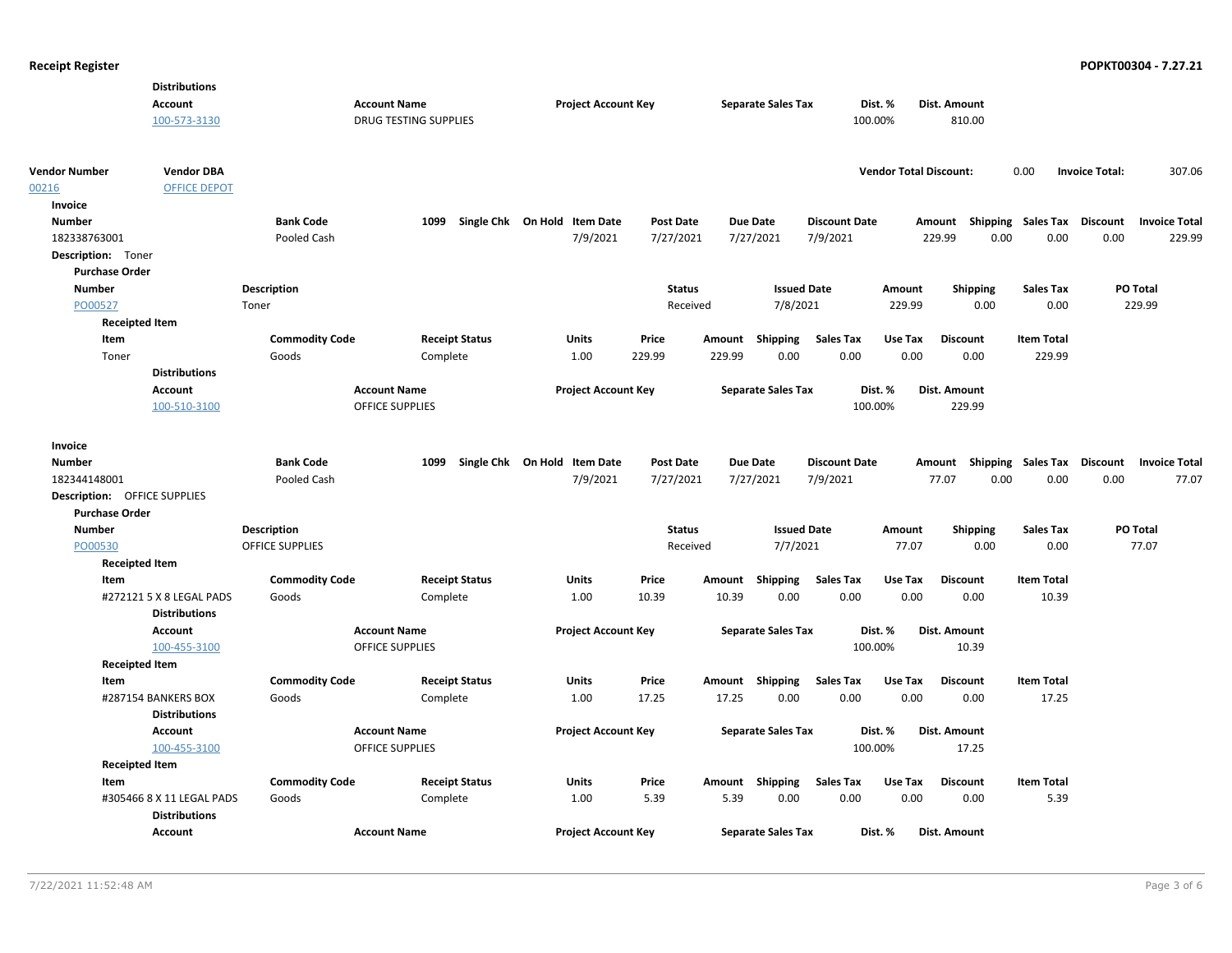| <b>Receipt Register</b> |                                        |                       |                        |                                   |                  |       |                           |                      |                               |                 |                                    |                       | POPKT00304 - 7.27.21 |
|-------------------------|----------------------------------------|-----------------------|------------------------|-----------------------------------|------------------|-------|---------------------------|----------------------|-------------------------------|-----------------|------------------------------------|-----------------------|----------------------|
|                         | 100-455-3100                           |                       | OFFICE SUPPLIES        |                                   |                  |       |                           |                      | 100.00%                       | 5.39            |                                    |                       |                      |
|                         | <b>Receipted Item</b>                  |                       |                        |                                   |                  |       |                           |                      |                               |                 |                                    |                       |                      |
|                         | Item                                   | <b>Commodity Code</b> | <b>Receipt Status</b>  | <b>Units</b>                      | Price            |       | Amount Shipping           | <b>Sales Tax</b>     | Use Tax                       | <b>Discount</b> | <b>Item Total</b>                  |                       |                      |
|                         | #452913 SCOTCH TAPE                    | Goods                 | Complete               | 1.00                              | 15.98            | 15.98 | 0.00                      | 0.00                 | 0.00                          | 0.00            | 15.98                              |                       |                      |
|                         | <b>Distributions</b>                   |                       |                        |                                   |                  |       |                           |                      |                               |                 |                                    |                       |                      |
|                         | Account                                |                       | <b>Account Name</b>    | <b>Project Account Key</b>        |                  |       | <b>Separate Sales Tax</b> |                      | Dist. %                       | Dist. Amount    |                                    |                       |                      |
|                         | 100-455-3100                           |                       | OFFICE SUPPLIES        |                                   |                  |       |                           |                      | 100.00%                       | 15.98           |                                    |                       |                      |
|                         | <b>Receipted Item</b>                  |                       |                        |                                   |                  |       |                           |                      |                               |                 |                                    |                       |                      |
|                         | Item                                   | <b>Commodity Code</b> | <b>Receipt Status</b>  | <b>Units</b>                      | Price            |       | Amount Shipping           | <b>Sales Tax</b>     | Use Tax                       | <b>Discount</b> | <b>Item Total</b>                  |                       |                      |
|                         | #810994 LETTER HANGING FILES           | Goods                 | Complete               | 1.00                              | 6.37             | 6.37  | 0.00                      | 0.00                 | 0.00                          | 0.00            | 6.37                               |                       |                      |
|                         | <b>Distributions</b>                   |                       |                        |                                   |                  |       |                           |                      |                               |                 |                                    |                       |                      |
|                         | Account                                |                       | <b>Account Name</b>    | <b>Project Account Key</b>        |                  |       | <b>Separate Sales Tax</b> |                      | Dist. %                       | Dist. Amount    |                                    |                       |                      |
|                         | 100-455-3100                           |                       | <b>OFFICE SUPPLIES</b> |                                   |                  |       |                           |                      | 100.00%                       | 6.37            |                                    |                       |                      |
|                         | <b>Receipted Item</b>                  |                       |                        |                                   |                  |       |                           |                      |                               |                 |                                    |                       |                      |
|                         | Item                                   | <b>Commodity Code</b> | <b>Receipt Status</b>  | Units                             | Price            |       | Amount Shipping           | Sales Tax            | Use Tax                       | <b>Discount</b> | <b>Item Total</b>                  |                       |                      |
|                         | #811018 LEGAL HANGING FILES            | Goods                 | Complete               | 1.00                              | 4.70             | 4.70  | 0.00                      | 0.00                 | 0.00                          | 0.00            | 4.70                               |                       |                      |
|                         | <b>Distributions</b>                   |                       |                        |                                   |                  |       |                           |                      |                               |                 |                                    |                       |                      |
|                         | Account                                |                       | <b>Account Name</b>    | <b>Project Account Key</b>        |                  |       | <b>Separate Sales Tax</b> |                      | Dist. %                       | Dist. Amount    |                                    |                       |                      |
|                         | 100-455-3100                           |                       | OFFICE SUPPLIES        |                                   |                  |       |                           |                      | 100.00%                       | 4.70            |                                    |                       |                      |
|                         | <b>Receipted Item</b>                  |                       |                        |                                   |                  |       |                           |                      |                               |                 |                                    |                       |                      |
|                         | Item                                   | <b>Commodity Code</b> | <b>Receipt Status</b>  | Units                             | Price            |       | Amount Shipping           | <b>Sales Tax</b>     | Use Tax                       | <b>Discount</b> | <b>Item Total</b>                  |                       |                      |
|                         | #911245 CANNED AIR                     | Goods                 | Complete               | 1.00                              | 16.99            | 16.99 | 0.00                      | 0.00                 | 0.00                          | 0.00            | 16.99                              |                       |                      |
|                         | <b>Distributions</b>                   |                       |                        |                                   |                  |       |                           |                      |                               |                 |                                    |                       |                      |
|                         | <b>Account</b>                         |                       | <b>Account Name</b>    | <b>Project Account Key</b>        |                  |       | <b>Separate Sales Tax</b> |                      | Dist. %                       | Dist. Amount    |                                    |                       |                      |
|                         | 100-455-3100                           |                       | <b>OFFICE SUPPLIES</b> |                                   |                  |       |                           |                      | 100.00%                       | 16.99           |                                    |                       |                      |
| <b>Vendor Number</b>    | <b>Vendor DBA</b>                      |                       |                        |                                   |                  |       |                           |                      | <b>Vendor Total Discount:</b> |                 | 0.00                               | <b>Invoice Total:</b> | 98.50                |
| 00826                   | PERSONALIZED PRINTING                  |                       |                        |                                   |                  |       |                           |                      |                               |                 |                                    |                       |                      |
| Invoice                 |                                        |                       |                        |                                   |                  |       |                           |                      |                               |                 |                                    |                       |                      |
| <b>Number</b>           |                                        | <b>Bank Code</b>      |                        | 1099 Single Chk On Hold Item Date | <b>Post Date</b> |       | <b>Due Date</b>           | <b>Discount Date</b> |                               |                 | Amount Shipping Sales Tax Discount |                       | <b>Invoice Total</b> |
| 108103                  |                                        | Pooled Cash           |                        | 7/20/2021                         | 7/27/2021        |       | 7/27/2021                 | 7/20/2021            |                               | 98.50           | 0.00<br>0.00                       | 0.00                  | 98.50                |
|                         | <b>Description:</b> Envelopes          |                       |                        |                                   |                  |       |                           |                      |                               |                 |                                    |                       |                      |
|                         | <b>Purchase Order</b>                  |                       |                        |                                   |                  |       |                           |                      |                               |                 |                                    |                       |                      |
| <b>Number</b>           |                                        | Description           |                        |                                   | <b>Status</b>    |       | <b>Issued Date</b>        |                      | Amount                        | <b>Shipping</b> | <b>Sales Tax</b>                   |                       | PO Total             |
| PO00537                 |                                        | Envelopes             |                        |                                   | Received         |       | 7/19/2021                 |                      | 98.50                         | 0.00            | 0.00                               |                       | 98.50                |
|                         | <b>Receipted Item</b>                  |                       |                        |                                   |                  |       |                           |                      |                               |                 |                                    |                       |                      |
|                         | Item                                   | <b>Commodity Code</b> | <b>Receipt Status</b>  | Units                             | Price            |       | Amount Shipping Sales Tax |                      | Use Tax                       | <b>Discount</b> | <b>Item Total</b>                  |                       |                      |
|                         | Envelopes w/Seal and return addı Goods |                       | Complete               | 1,000.00                          | 0.10             | 98.50 | 0.00                      | 0.00                 | 0.00                          | 0.00            | 98.50                              |                       |                      |
|                         | <b>Distributions</b>                   |                       |                        |                                   |                  |       |                           |                      |                               |                 |                                    |                       |                      |
|                         | Account                                |                       | <b>Account Name</b>    | <b>Project Account Key</b>        |                  |       | <b>Separate Sales Tax</b> |                      | Dist. %                       | Dist. Amount    |                                    |                       |                      |
|                         | 100-435-3100                           |                       | <b>OFFICE SUPPLIES</b> |                                   |                  |       |                           |                      | 100.00%                       | 98.50           |                                    |                       |                      |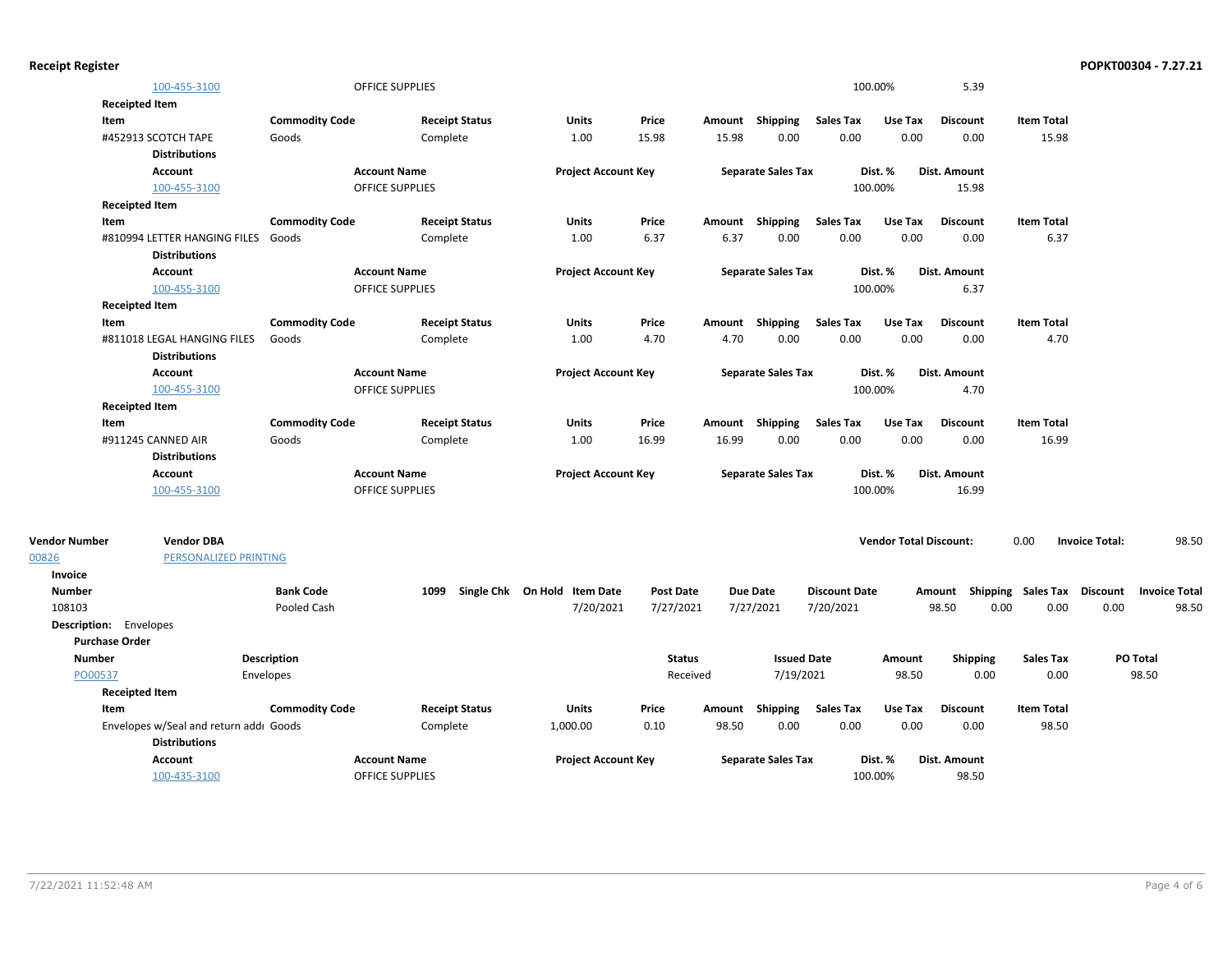| Receipt Register | POPKT00304 - 7.27.21 |
|------------------|----------------------|
|                  |                      |

| <b>Vendor Number</b>  | <b>Vendor DBA</b>                     |                             |                           |                             |                 |                           |                      | <b>Vendor Total Discount:</b> |                | 0.00                        | <b>Invoice Total:</b>         | 225.00               |
|-----------------------|---------------------------------------|-----------------------------|---------------------------|-----------------------------|-----------------|---------------------------|----------------------|-------------------------------|----------------|-----------------------------|-------------------------------|----------------------|
| 00085                 | <b>SHIPMAN COMMUNICAT</b>             |                             |                           |                             |                 |                           |                      |                               |                |                             |                               |                      |
| Invoice               |                                       |                             |                           |                             |                 |                           |                      |                               |                |                             |                               |                      |
| <b>Number</b>         |                                       | <b>Bank Code</b>            | <b>Single Chk</b><br>1099 | On Hold<br><b>Item Date</b> | Post Date       | Due Date                  | <b>Discount Date</b> | Amount                        |                | Shipping Sales Tax Discount |                               | <b>Invoice Total</b> |
| 73830                 |                                       | Pooled Cash                 |                           | 7/19/2021                   | 7/27/2021       | 7/27/2021                 | 7/19/2021            | 225.00                        | 0.00           | 0.00                        | 0.00                          | 225.00               |
| <b>Description:</b>   | Remounting of radio antenna           |                             |                           |                             |                 |                           |                      |                               |                |                             |                               |                      |
| <b>Purchase Order</b> |                                       |                             |                           |                             |                 |                           |                      |                               |                |                             |                               |                      |
| Number                |                                       | Description                 |                           |                             | <b>Status</b>   |                           | <b>Issued Date</b>   | Amount                        | Shipping       | Sales Tax                   | PO Total                      |                      |
| PO00538               |                                       | Remounting of radio antenna |                           |                             | Received        |                           | 7/19/2021            | 225.00                        | 0.00           | 0.00                        |                               | 225.00               |
|                       | <b>Receipted Item</b>                 |                             |                           |                             |                 |                           |                      |                               |                |                             |                               |                      |
| Item                  |                                       | <b>Commodity Code</b>       | <b>Receipt Status</b>     | Units                       | Price           | Shipping<br>Amount        | <b>Sales Tax</b>     | Use Tax                       | Discount       | <b>Item Total</b>           |                               |                      |
|                       | Remounting of antennas for dam; Goods |                             | Complete                  | 1.00                        | 225.00          | 225.00<br>0.00            | 0.00                 | 0.00                          | 0.00           | 225.00                      |                               |                      |
|                       | <b>Distributions</b>                  |                             |                           |                             |                 |                           |                      |                               |                |                             |                               |                      |
|                       | Account                               | <b>Account Name</b>         |                           | <b>Project Account Key</b>  |                 | <b>Separate Sales Tax</b> |                      | Dist. %                       | Dist. Amount   |                             |                               |                      |
|                       | 100-560-4540                          |                             | R & M AUTOMOBILES         |                             |                 |                           | 100.00%              |                               | 225.00         |                             |                               |                      |
|                       |                                       |                             |                           |                             |                 |                           |                      |                               |                |                             |                               |                      |
| <b>Packet Totals</b>  |                                       |                             |                           |                             |                 |                           |                      |                               |                |                             |                               |                      |
| -8<br>Vendors:        | <b>Invoices: 9</b>                    | <b>Purchase Orders: 9</b>   |                           | Amount: 3,109.28            | Shipping: 81.18 |                           | Tax: 0.00            |                               | Discount: 0.00 |                             | <b>Total Amount: 3,190.46</b> |                      |